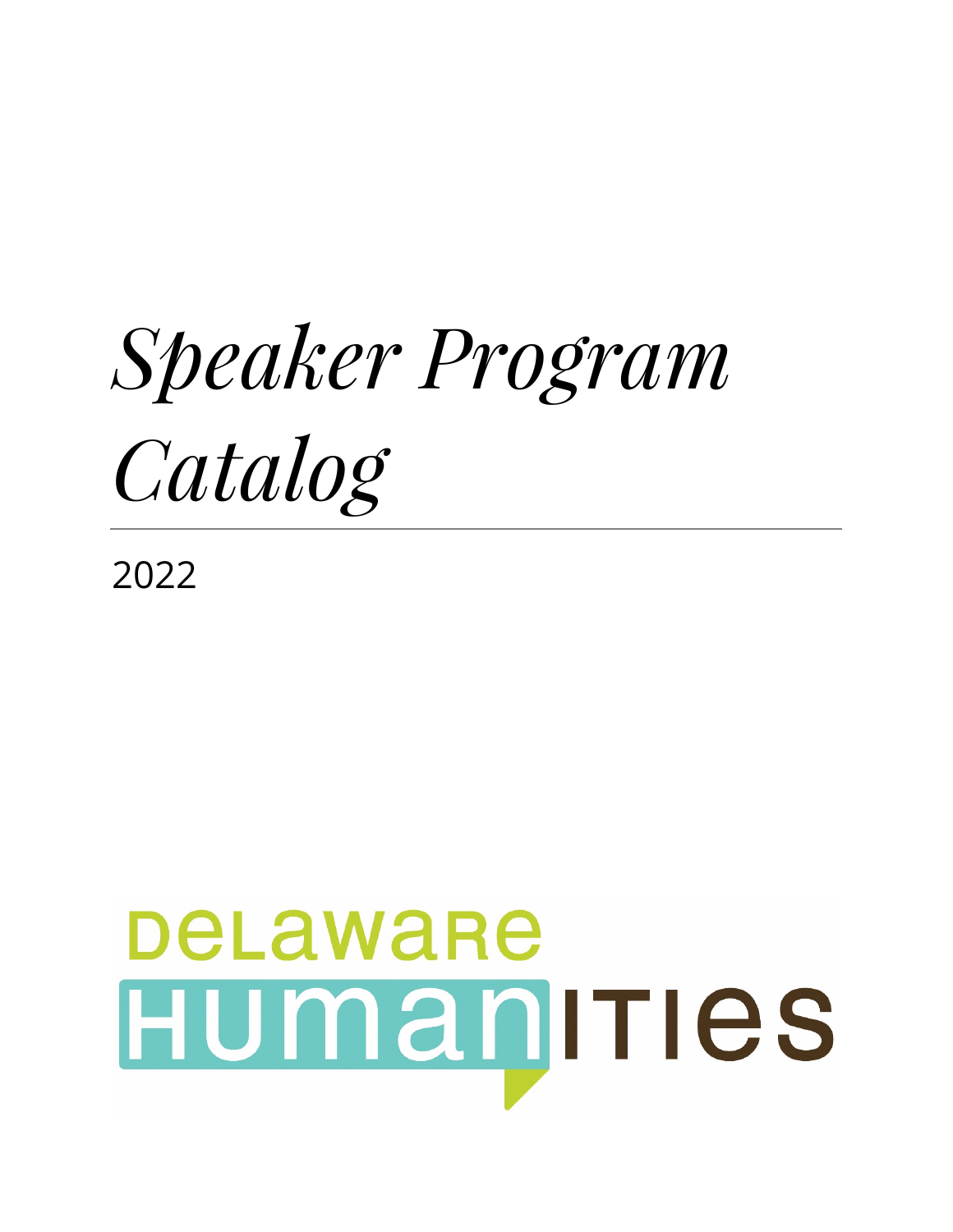## Hosting a Speaker Program Checklist

Thank you for your interest in our Speakers program! Be sure to check off the points on the list below to successfully host a Delaware Humanities Speaker event.

#### **BEFORE** completing the online request form:

- $\Box$  Select a program. Have you already had this program this cycle (November 1, 2021-April 30, 2022 or May 1, 2022-October 31, 2022)? If so, select an alternate program.
- $\Box$  Contact the Speaker and arrange a date and time. REMEMBER: If the Speaker is to be part of an event with a meal or meeting, the start time is when the Speaker begins. Speakers are not required or expected to sit through a meal or meeting.
- $\Box$  Ask the Speaker about their audio/visual needs.
- $\Box$  Check the calendar—if the event is to happen in less than 30 days, you must call Delaware Humanities first.

#### **COMPLETE** the online request form.

 $\Box$  Visit dehumanities.org and click "Log-in" in the bottom right-hand corner to access the online application.

**AFTER** completing the online request form:

 $\Box$  Wait to hear back from Delaware Humanities before advertising. Funding is limited, and your program may not be approved. You will know of approval within 7-10 days of submission. If your program is more than 3 months in the future, approval may take longer.

#### After being approved and **BEFORE** the program:

- $\Box$  Log into the application system and complete the Grant Agreement within 7 days.
- $\Box$  Mail your check payment to Delaware Humanities (your grant agreement is also considered your invoice).
- $\Box$  Print out the audience evaluations (they can be found in #8 of the grant agreement and on Delaware Humanities' website) or be sure you have ready the link for audience evaluations to be completed online.
- $\Box$  Contact the Speaker at least one more time to check in.

#### The **DAY OF** the program:

- $\Box$  Distribute the audience evaluations/audience evaluation link before the program starts.
- $\Box$  Introduce the speaker and thank Delaware Humanities.
- $\Box$  Collect the completed audience evaluations/remind audience members to visit the link and submit their evaluation.

#### **AFTER** the program:

- $\Box$  Log into the application system and complete the Program Coordinator Evaluation.
- □ Scan and attach your audience evaluations to your Program Coordinator Evaluation OR mail them to Delaware Humanities (if paper audience evaluations were distributed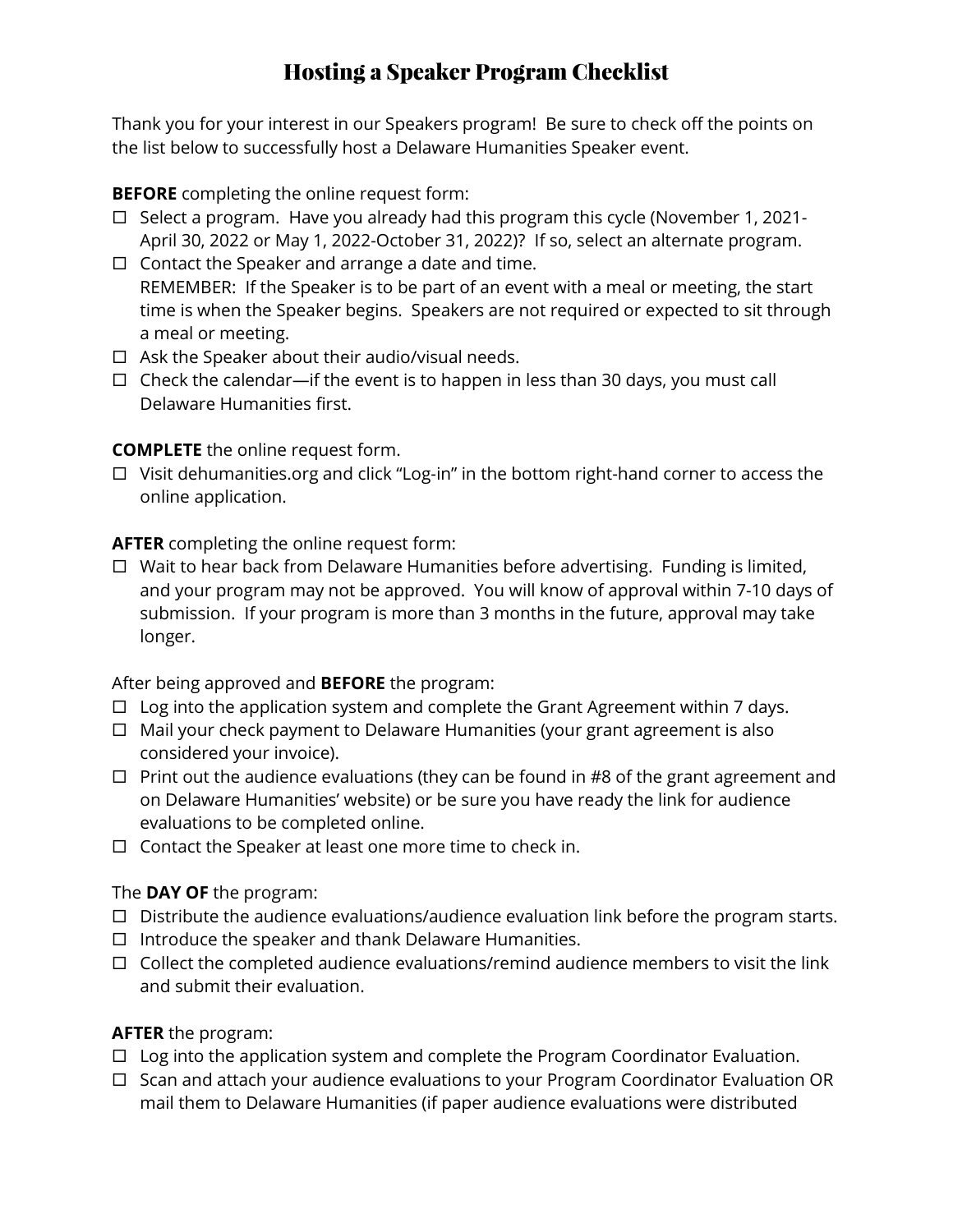## **Table of Contents**

Please note: This catalog is updated once per year. Certain presentations or presenters may no longer be available. Please consult the Delaware Humanities' website for the most up-to-date program offerings, or contact Delaware Humanities.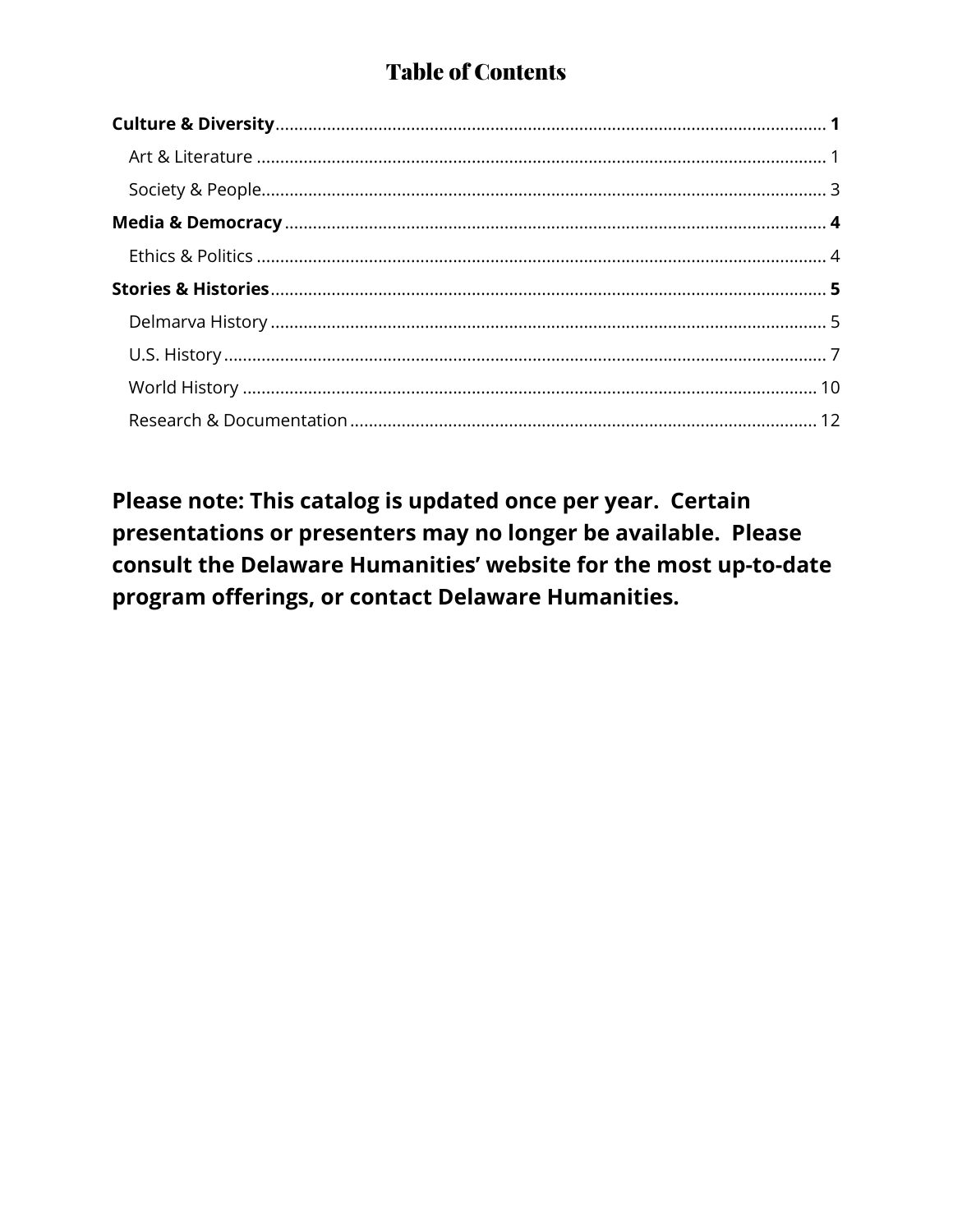## Culture & Diversity Art & Literature

## **A Shakespeare Celebration**

Lloyd King

#### **ONLY for Schools (Grades 1-12)**

In this presentation, we celebrate the exceptional poet, dramatist, actor, playwright, and incredible intellect of a man called Shakespeare. He was the first writer to create personality, character, and most of what we now think of as "human traits." In addition to coining thousands of words in the English language, he also created the words and concepts that modern man still uses to define himself. Shakespeare is probably the greatest writer in English or any other language. Amazingly, he produced thirty-seven plays that are still performed on stages worldwide. Four hundred years has not diminished his acceptance in the cultures of the world. Let's create an international holiday to celebrate his contributions to all humans—past and present!

## **A Year in the Life of William Shakespeare: 1599**

Lloyd King

#### **ONLY for Schools (Grades 4-12)**

The year Shakespeare changed everything about his craft. He moved the theatre south of the Thames and his plays to another intellectual level. This year produced four immortal plays, moving him from the great playwright of the 16th century to the greatest of all time

#### **Arts at Prevention**

Eunice LaFate

#### **NOT for K-12 Schools**

Having spent over 30 years in educating youth and incorporating the arts in the learning process, folk artist Eunice LaFate brings a wide-ranging experience to this topic. The presentation will begin with a viewing of "Art As Prevention," a short film produced by LaFate. The documentary is based on her real-life experience, using the arts to engage inner city at-risk youth, the results of which was manifested in their graduating from college and leading productive lives. After viewing the documentary, the audience will participate in an art activity focused on race relations. LaFate's nationally recognized painting "The Melting Pot vs. The Salad Bowl," will be the focus of engaging participants in viewing the subject of race relations. Participants will be encouraged to create an art piece portraying their view of positive race.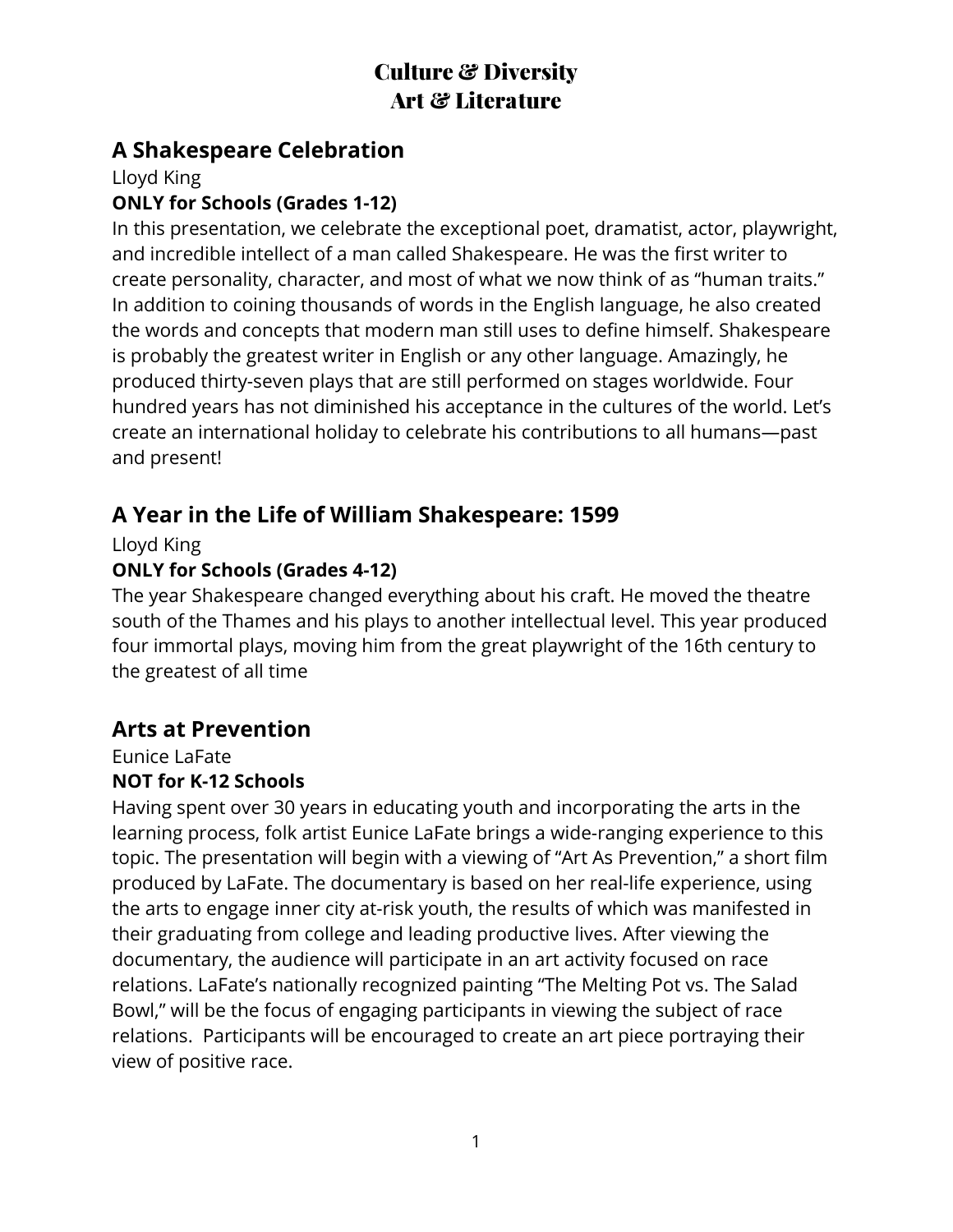## Culture & Diversity Art & Literature

## **Beyond Journaling: How Reflective Writing Can Reduce Stress**

#### *Joan DelFattore*

#### **Also Suitable for Schools (Grades 9-12)**

Whether you've been keeping a journal for years or are just becoming interested in reflective writing, this program will help you learn new research-based techniques for using writing to relieve stress and improve the quality of life. No need to share what you write, unless you want to -- this is just for you.

## **Folk Art & Culture**

## *Eunice LaFate*

#### **NOT for K-12 Schools**

Folk art is the art produced by self-taught people. Every culture has its share of folk artists, yet art historians often deny folk art its rightful place alongside fine art. Ms. LaFate, a Jamaican born, prize-winning folk artist, addresses this issue and explores the concepts of folk art and culture. Audience members will have the opportunity to create their own folk art!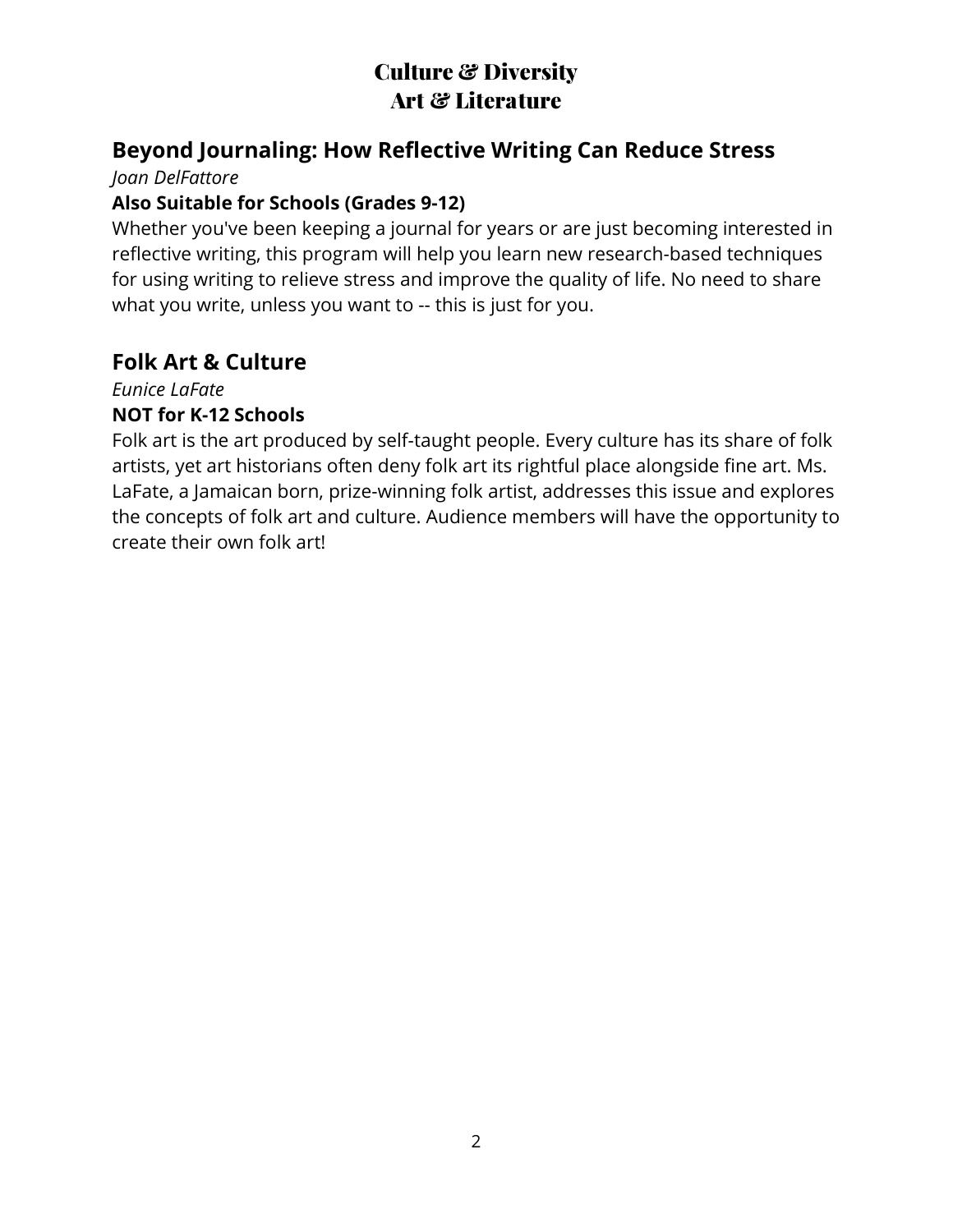## Culture & Diversity Society & People

#### **Diversity in Latin America**

*Charito Calvachi-Mateyko*

#### **Also Suitable for Schools (Grades 1-12)**

Latin American history, anthropology, geography, language and music disciplines will be blended to present the diversity among the many counties that make up Latin America. The presentation combines images of people and places, as well as music and ways of expression through dance. Teachers and audiences can identify specific themes for the presenter to focus on and students will be invited to participate.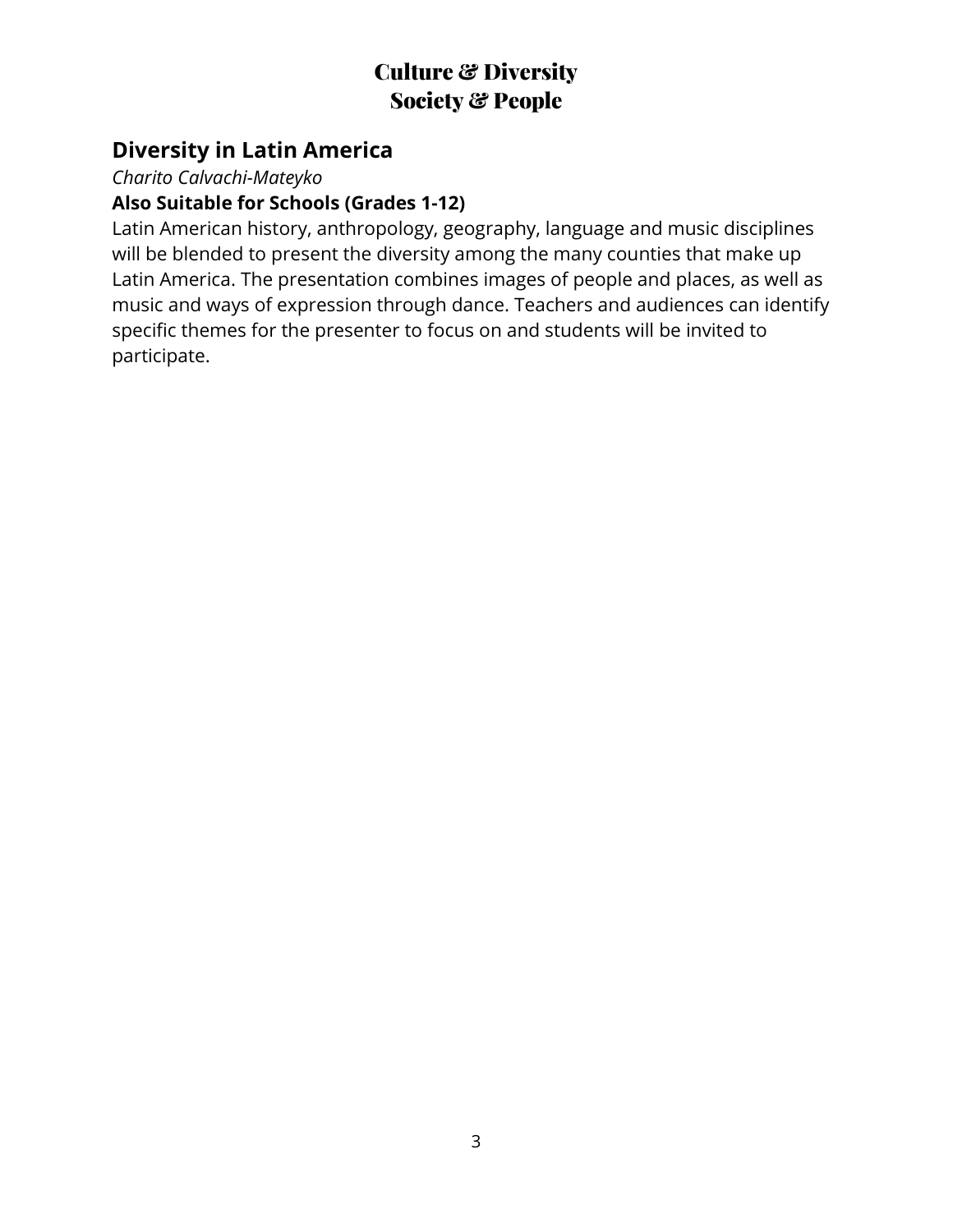## Media & Democracy Ethics & Politics

#### **Fake News, Fraud, and Honest Error: The Psychology of Belief** *Joan DelFattore*

#### **Also Suitable for Schools (Grades 9-12)**

How to we decide what we believe, and what we don't believe? Drawing on philosophical, psychological, and legal resources – and avoiding partisan politics – this talk outlines a few of the unconscious factors that influence the way humans reach conclusions and make decisions.

## **Restorative Justice**

*Charito Calvachi-Mateyko*

#### **NOT for K-12 Schools**

Ancient principles, the modern concept of criminal justice and the theory of restorative justice will be discussed as an alternative to the current justice system from the perspective of a former lawyer. Ms. Calvachi-Mateyko, a restorative justice practitioner, gives a brief overview of the challenges presented by the current punitive system and invites the participants to consider a different way to handle crime today.

## **The Right to Lie**

#### *Joan DelFattore*

#### **Also Suitable for Schools (Grades 9-12)**

In 2016, a federal appeals court struck down an Ohio law that provided penalties for lying during political campaigns. The reason? There is, in fact, a constitutional right to lie. Sure, you can be prosecuted for things like fraud, perjury, and libel, but those are exceptions. In general, constitutional protection for free speech does not depend on whether the speech is true. And when the topic is politics, untruthful speech is not only protected under the First Amendment, but enjoys the highest level of constitutional protection. Why? That's what this talk is about. For twenty minutes or so, we'll step back from the fray of partisan politics to take a look at the history and ideas behind our current system. After a brief Q and A, we'll spend the rest of the program discussing the following questions: Have we, or have we not, reached a point in the history of our country where political lying has so disrupted our electoral system that the public good requires the establishment of legal limits comparable to those placed on perjury? If so, what should such a policy look like, and what unintended consequences might follow?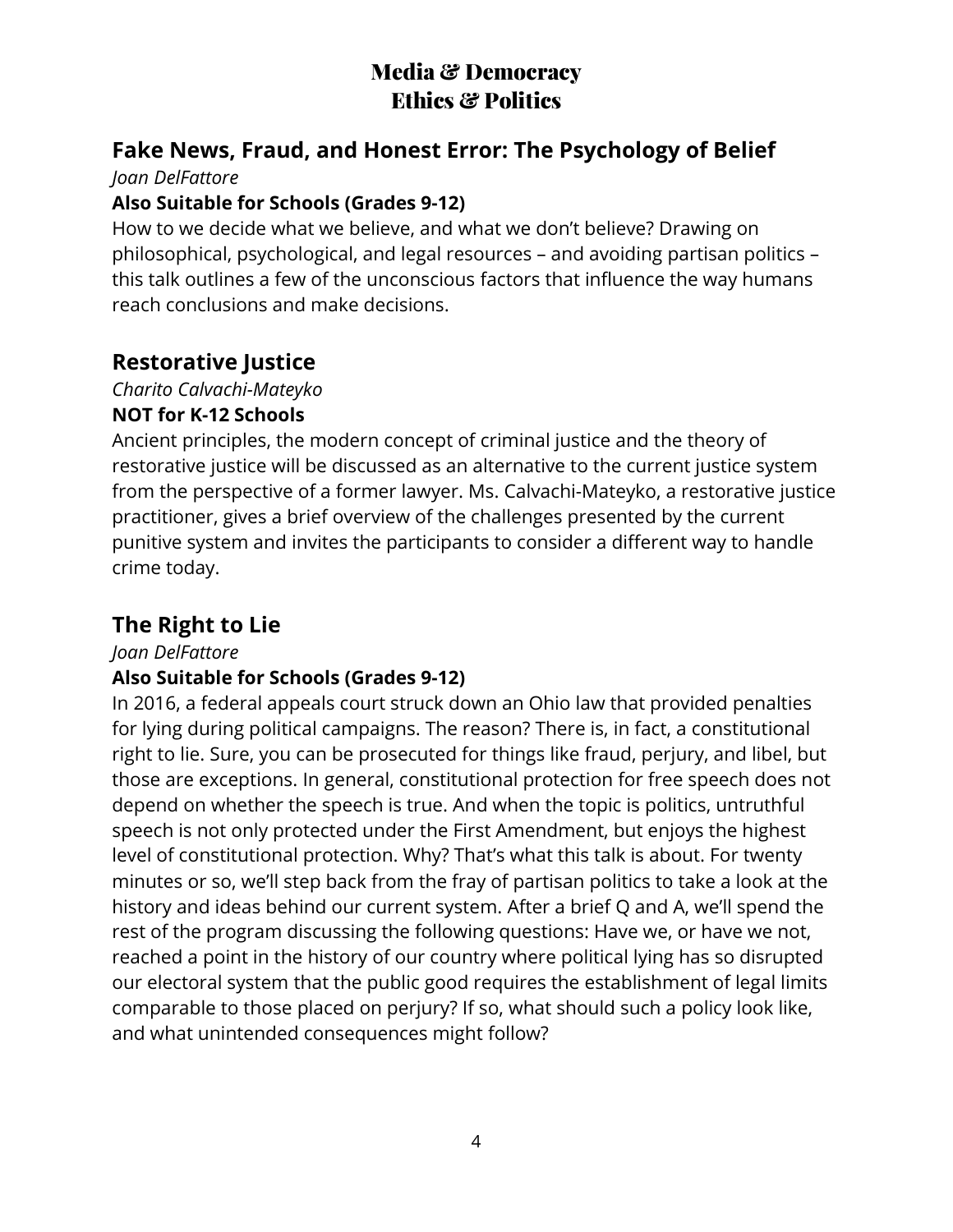## Stories & Histories Delmarva History

## **Louise du Pont Crowninshield: Preservation Pioneer**

*Kim Burdick*

#### **Suitable for Schools (Grades 9-12)**

This slide-illustrated lecture explores the life of Louise Crowninshield, the sister of Henry Francis du Pont. Raised at Winterthur, she and her brother became well known collectors and scholars of Americana. While H.F. was forming what would later become Winterthur Museum, Louise was helping to lay the groundwork for what would become America's historic preservation movement. Her work is recognized as having been of key importance to organizations such as the National Park Service and the Salem Maritime Complex.

## **Marquis de Lafayette and the Battle of the Brandywine**

#### *Gene Pisasale*

#### **Also Suitable for Schools (Grades 9-12)**

The lecture highlights the little-known role that Marquis de Lafayette played in America's war for independence, including his participation at the Battle of the Brandywine on September 11, 1777. His ongoing support, both monetary and political, helped win the war against Great Britain and earns him some recognition as a "Founding Son" of our country. The lecture was inspired when the speaker visited Brandywine Battlefield Park and was alerted of its imminent closure.

## **Mary Ann Shadd Cary, Delaware's Forgotten Daughter**

#### *Lora Englehart*

#### **Also Suitable for Schools (Grades 1-12)**

Mary Ann Shad Cary (1823-1893) was one of the most accomplished and celebrated women in black history. She was born in Wilmington, yet few Delaware residents have ever heard of her. Shad Cary seems more a woman of our times than of her own. Teacher, journalist, editor, feminist, lawyer, wife and mother…it is easy to imagine her as a modern-day superwoman, preaching and practicing a life committed to racial and gender equality. It is harder to imagine a woman, especially a woman of color, leading a life so rich with accomplishments 150 years ago.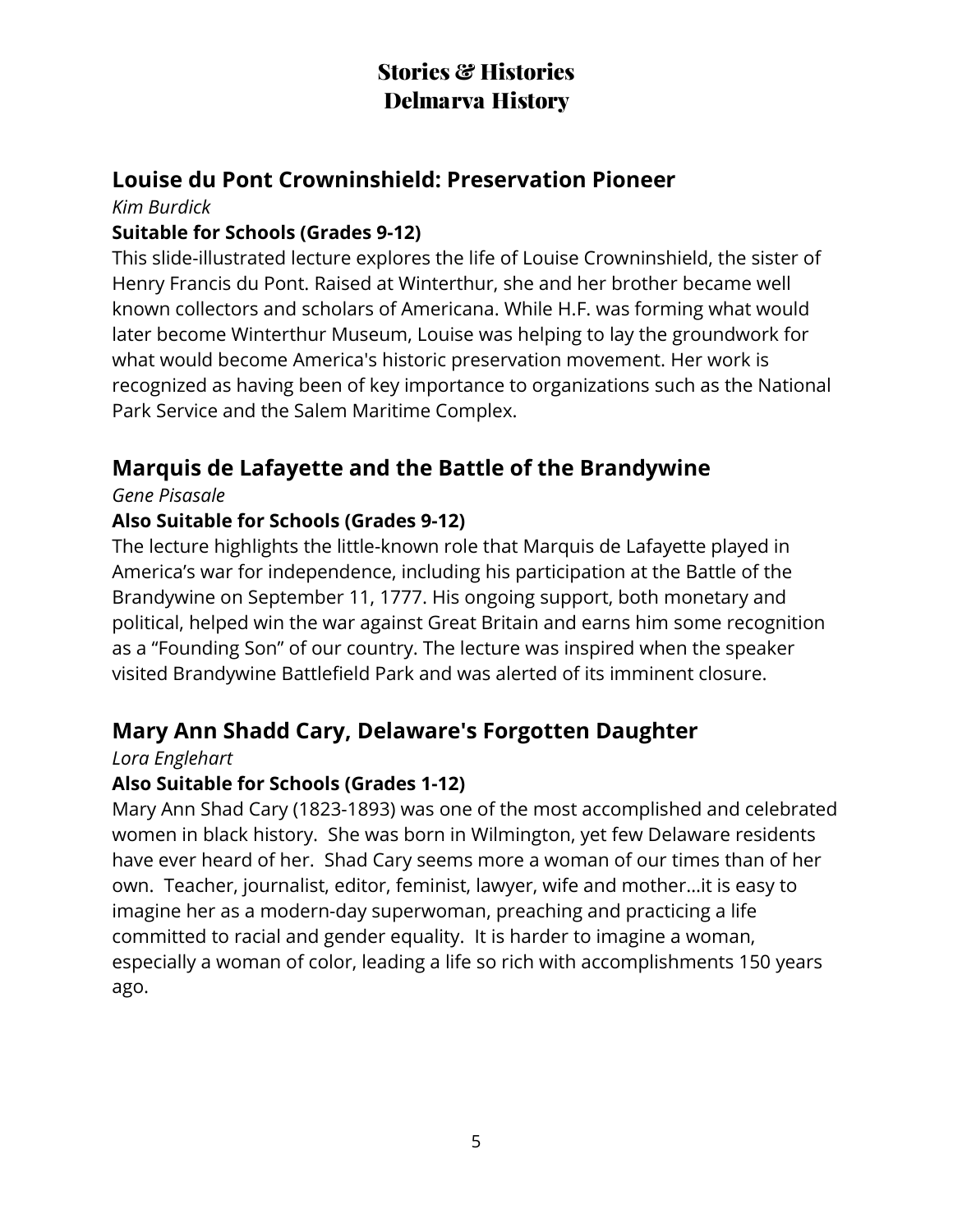## Stories & Histories Delmarva History

#### **Seized in September: Revolutionary War Comes to Delaware** *Kim Burdick*

#### **Suitable for Schools (Grades 9-12)**

Have you ever wondered what happened in Delaware during the Revolutionary War? How did the British get from the Head of the Elk River to Chadds Ford for the Battle of the Brandywine? Kim Burdick is a specialist in Delaware History and folk culture, and audiences of all ages will be amazed to hear letters and writings by colonial Delawareans describing the arrival of the British army and the social upheaval it brought to our colony.

## **We Have Been Here Before: Delmarva During the 1918 Pandemic**

*Mike Dixon*

#### **Suitable for Schools (Grades 9-12)**

This program examines the impact of the so-called Spanish Influenza Pandemic of 1918 on Delmarva and nearby points. The virus took a grim toll on the Delmarva region, and it overwhelmed the health care system, forcing the region to shut down for an extended period. Although they didn't call it social distancing at the top of the twentieth century, the methods they used to quarantine the contagion are similar to what we practice today. Thus, as the world struggles with the novel COVID-19 contagion, we will take a relevant look at the past to see how people in the region 102-years ago managed a similar situation, at a time when medical science did not have a treatment for the pathogen.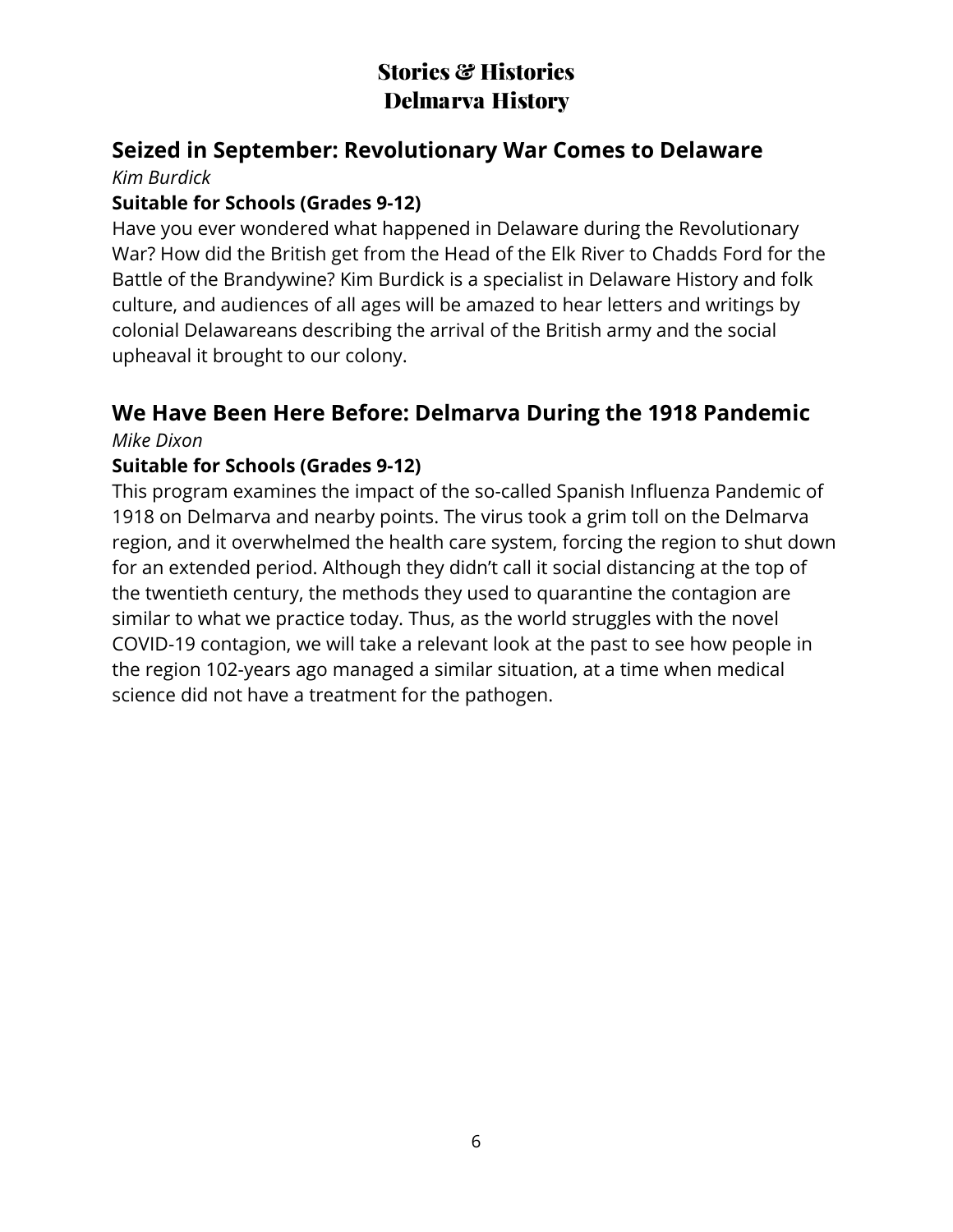## Stories & Histories U.S. History

## **African Americans and the Civil War**

*Kathy Trusty*

#### **Also Suitable for Schools (Grades 4-12)**

At first they were not allowed to fight. Then they were and more than 180,000 signed up. This is a presentation on African Americans, free and enslaved, and their role in the Civil War. It examines the challenges they faced and puts a face to soldiers who fought valiantly for the Union cause and freedom.

## **Hamilton: More Than A Musical**

*Eric Mease*

#### **NOT for K-12 Schools**

This one-hour PowerPoint lecture outlines the life of the first Secretary of the Treasury of the United States, Alexander Hamilton. The story is told using some of the videos and music from the hip hop Broadway musical, "Hamilton: An American Musical" by Lin-Manuel Miranda and filling in where the musical leaves some historic gaps. This lecture is designed to capture the imagination of both young and old about the rise and fall of one of the most brilliant young minds of our founding generation through the hip hop music of the today's young and young at heart.

## **Oh Say Can You See…**

*Eric Mease*

#### **NOT for K-12 Schools**

Recently, the "Star Spangled Banner," our National Anthem, has been a touch stone for civil rights issues and national controversy. Its words were born out of national crisis, written by a man who was himself no stranger to controversy — the song's melody originated with a British men's club celebrating wine and sex. This lecture explores the origin of the song, the author, a few of the controversies, and the times during which our anthem was conceived.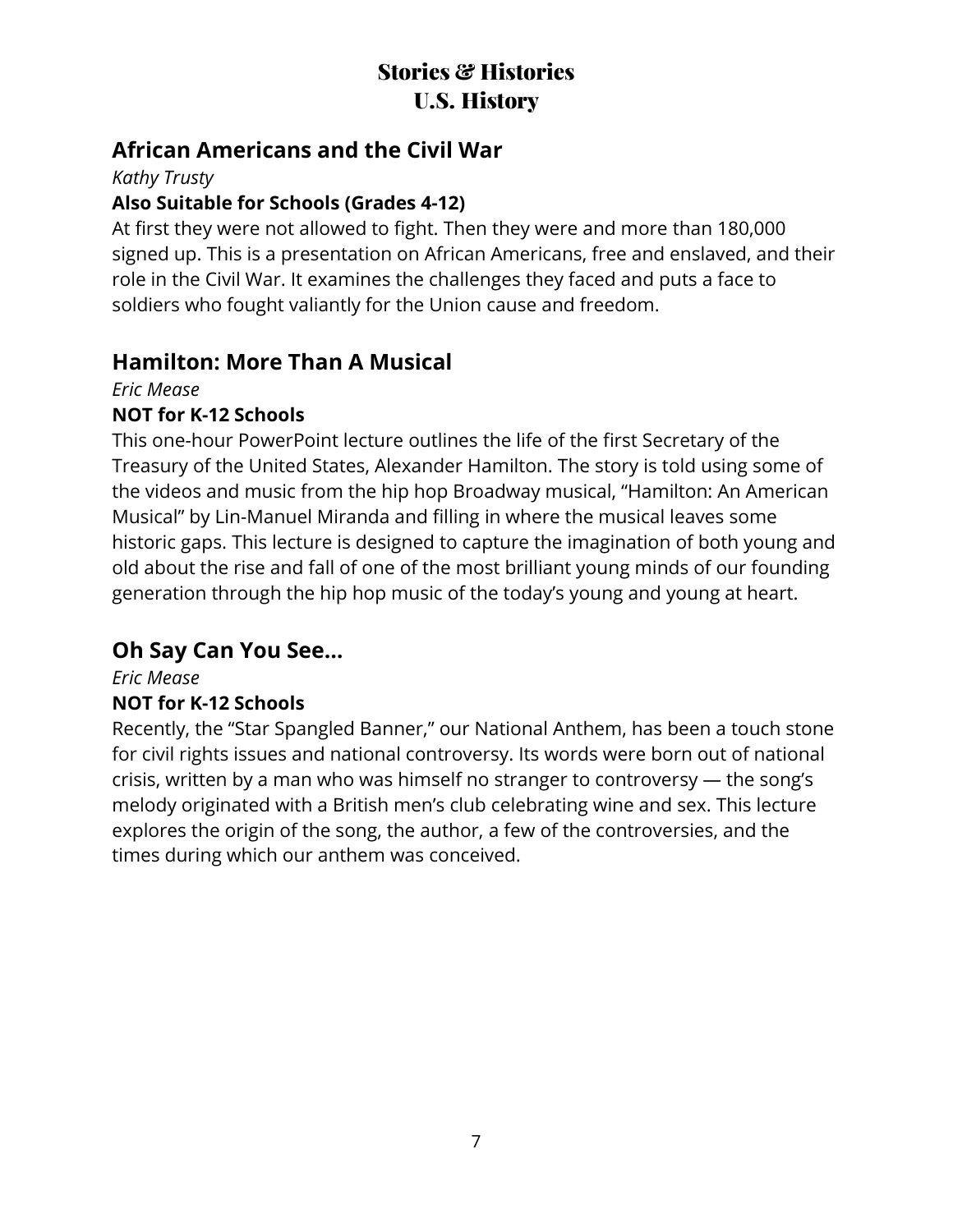## Stories & Histories U.S. History

#### **The Orphan Train Movement of 1854-1929**

*Donna Aviles*

#### **Suitable for Schools (Grades 4-12)**

Learn the history of this seventy-five year ""social experiment""--now recognized as our country's first Foster Care System--which transported an estimated 250,000 homeless children from the streets of East Coast cities to farming communities of the Midwest in search of stable homes. This presentation includes the first person account of orphan train rider Oliver Nordmark who, in 1906, traveled with his younger brother from the Children's Village on Long Island to the small town of Bern, Kansas. Attendees will hear audio recordings of Oliver telling just what it was like to ride the orphan train and then be chosen by a childless farmer and his wife. Additional recordings include "life in the orphanage" and "living in a sod house on the Kansas prairie." The presentation concludes with a discussion of the importance of journaling one's own story, through oral history or personal narrative, as a means of preserving social history. Q&A is encouraged throughout the presentation as well as at the end.

## **Pass the Rum: The Rise and Fall of Prohibition**

#### *Mike Dixon*

#### **Also Suitable for Schools (Grades 9-12)**

This program looks at the historical attempt to regular the consumption of alcohol over the centuries. While most people are aware of prohibition in the 1920, during the so called Noble Experiment, attempts to regulate this behavior extend far into our past. While the program pays deeper attention to the modern era, as the nation and the State of Delaware struggled to live with the prohibition law for nearly 14 years, it takes a much longer view. During the presentation the audience will hear colorful stories of rum runners, moonshiners, bathtub gin, intriguing personalities, complicated politics, organized crime, outgunned lawmen, and the temperance movement.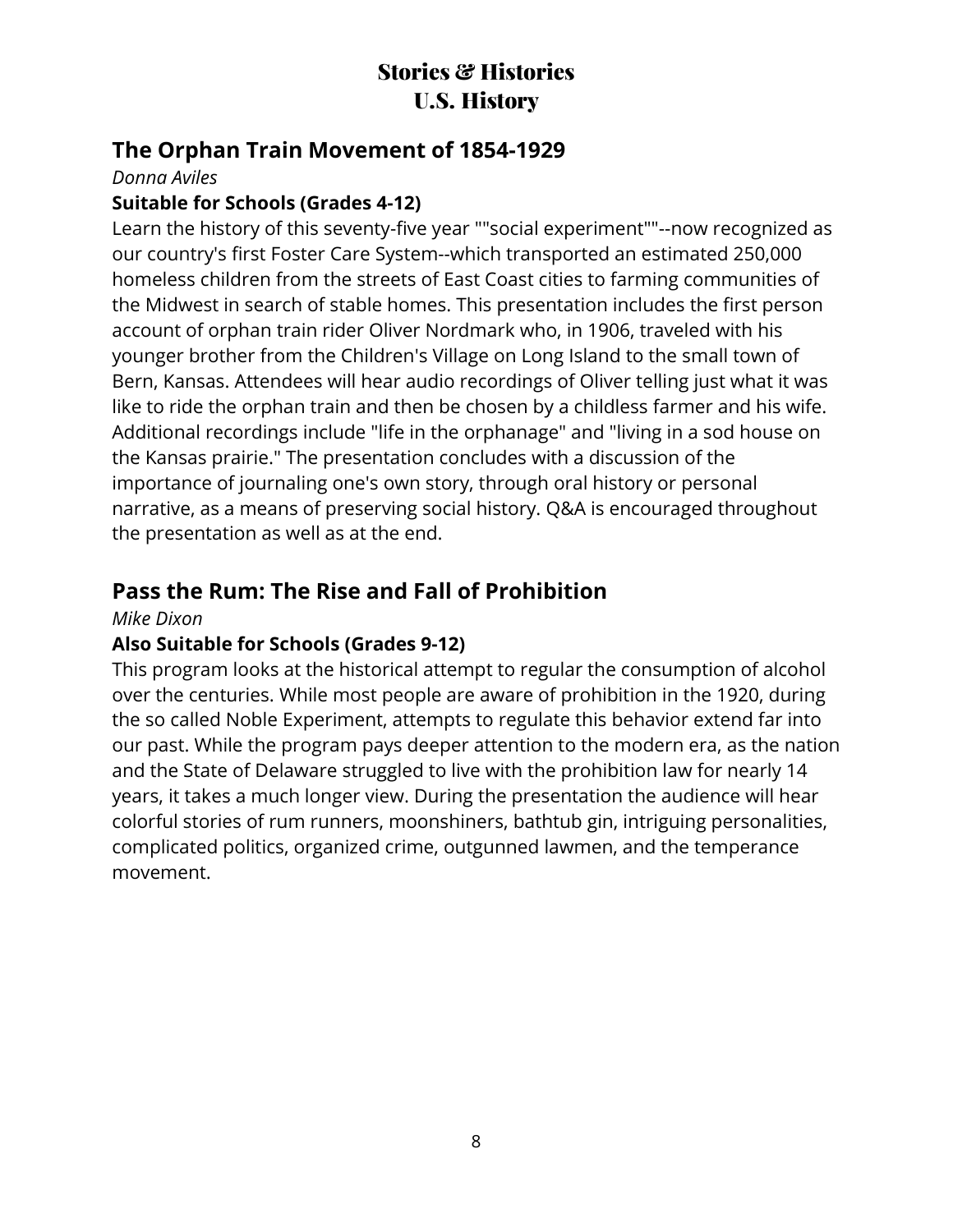## Stories & Histories U.S. History

#### **Remember the Ladies**

*Eric Mease*

#### **NOT for K-12 Schools**

The musical, *Hamilton: An American Musical*, introduced us to Elizabeth Schuyler-Hamilton who, until recently, was known mainly to historians. Now, our kids and grandchildren sing her praises! Elizabeth Schuyler-Hamilton is only one of many women in the pantheon of American's founders. This lecture helps us abide by Abigail Adam's wish that we "remember the ladies," including both Elizabeth Hamilton and Abigail Adams, as well as Martha Washington and Dolley Madison.

## **Vietnam Mailbag**

*Nancy E. Lynch* **NOT for K-12 Schools**

When American troops in Vietnam answered the call to correspond with a young reporter four decades ago, they could not have envisioned the enduring relevancy of their war letters or the rich legacy their words, photographs and memorabilia would leave to succeeding generations. Ms. Lynch discusses and reads selected war letters from her book, Vietnam Mailbag, Voices From the War: 1968-1972, based on her popular newspaper column, "Nancy's Vietnam Mailbag." She is accompanied by Vietnam veteran Rick Lovekin, a Huey helicopter door gunner, Cobra crew chief and frequent letter writer to Nancy, who shows slides from Vietnam set to 1960s music.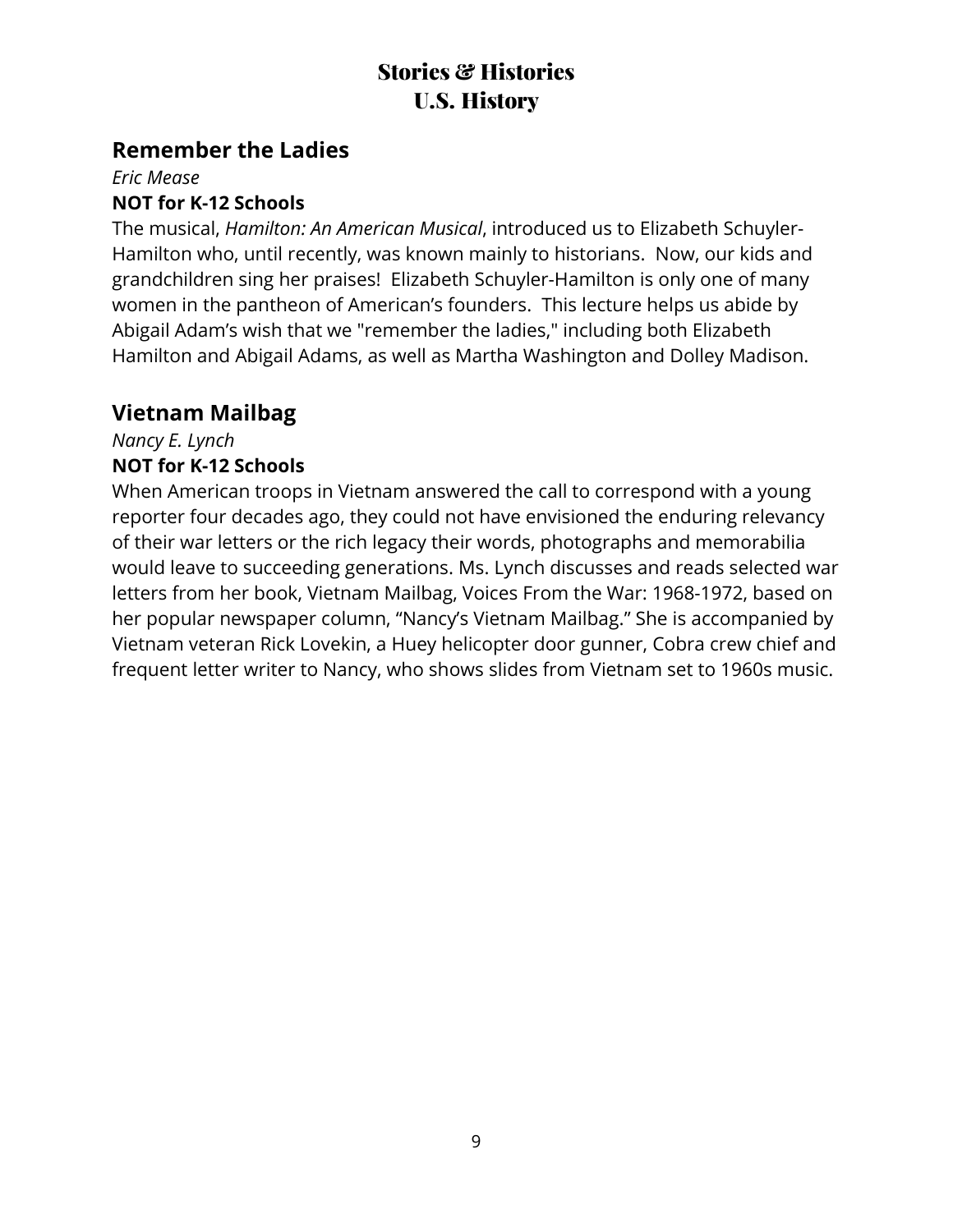## Stories & Histories World History

#### **Bustles to Bras**

#### *Karen Jessee*

#### **Also Suitable for Schools (Grades 4-12)**

This hour-long visual media presentation of vintage/historic clothing from a personal collection and fashion study in England uses history and humor to reveal the many influences that changed women's silhouettes from 1780-1980. This lively show explains how women went from bustles to bell bottoms and why the flapper in between was the modern women. As there is no fashion without foundation, we also peek underneath to see the many ways women are padded, pinched, poufed and cinched into the latest style. Expect a bit of audience participation.

## **The Lady Was A Spy: Female Operatives in World War II**

*Linda De Roche*

#### **NOT for K-12 Schools**

Throughout World War II, a group of fearless and committed patriots risked their lives to achieve victory in Europe. They were the women of Britain's SOE (Special Operations Executive) and the United States' OSS. Women such as Virginia Hall, considered America's greatest female spy, and Christine Granville, Churchill's favorite spy, were crucial to the war effort, yet their stories as well as others' have only recently been revealed. "The Lady Was a Spy" focuses on the lives and experiences of these brave women, many of whom died in completing their missions, to highlight their unconventional contributions to victory in World War II.

## **Those Alluring Accessories**

*Karen Jessee*

#### **NOT for K-12 Schools**

Give yourself points as you guess the purpose and learn the history of women's accessories from the past. Many you may have never heard of. Once vital to a woman, these beautiful pieces that complimented her style and established her status in society have been lost to time as fashion, culture and even industry changed. Well researched from ancient cultures to the modern day woman and featuring photographs from personal and private collections, this program combines history, humor, and fun. Learn more about some of the lovely things that you see in museums, antique stores, and that even may have been in your own family, and do it as a game.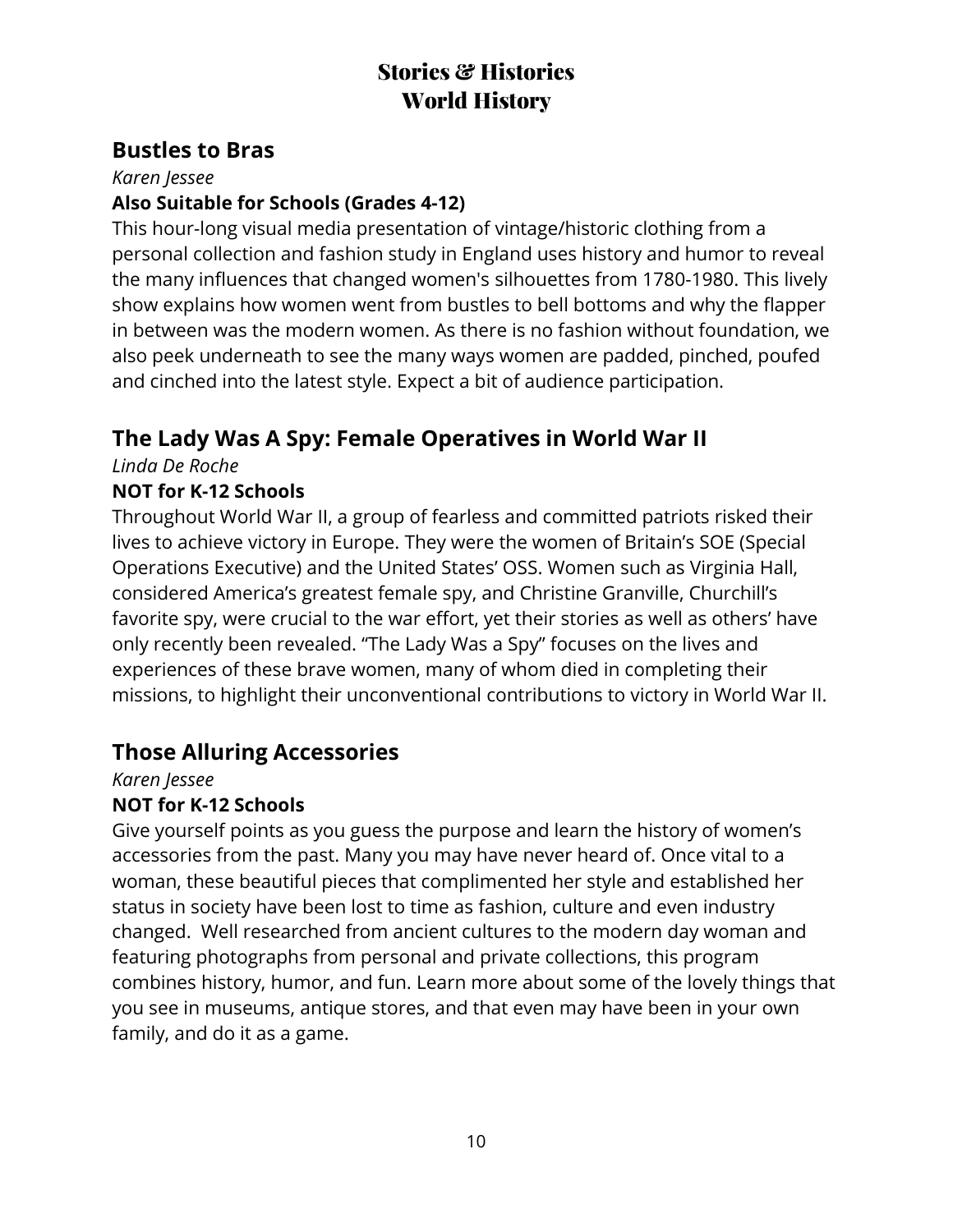## Stories & Histories World History

#### **Wayward Women Travelers**

*Linda De Roche*

#### **NOT for K-12 Schools**

During the 18th, 19th, and early 20th centuries, a number of unconventional women defied stereotypical gender roles and expectations to travel boldly into lands and cultures, some quite hostile to women, to experience for themselves the challenges and the appeal of the foreign and exotic. Often enduring hardships, sometimes risking their lives, and always defying conventions, these wayward women travelers refused to be limited by their sex and sought for themselves authentic experience. "Wayward Women Travelers" will relate the history of some of these exceptional women, placing their endeavors within the cultural context of the cult of domesticity that should have defined and confined their lives.